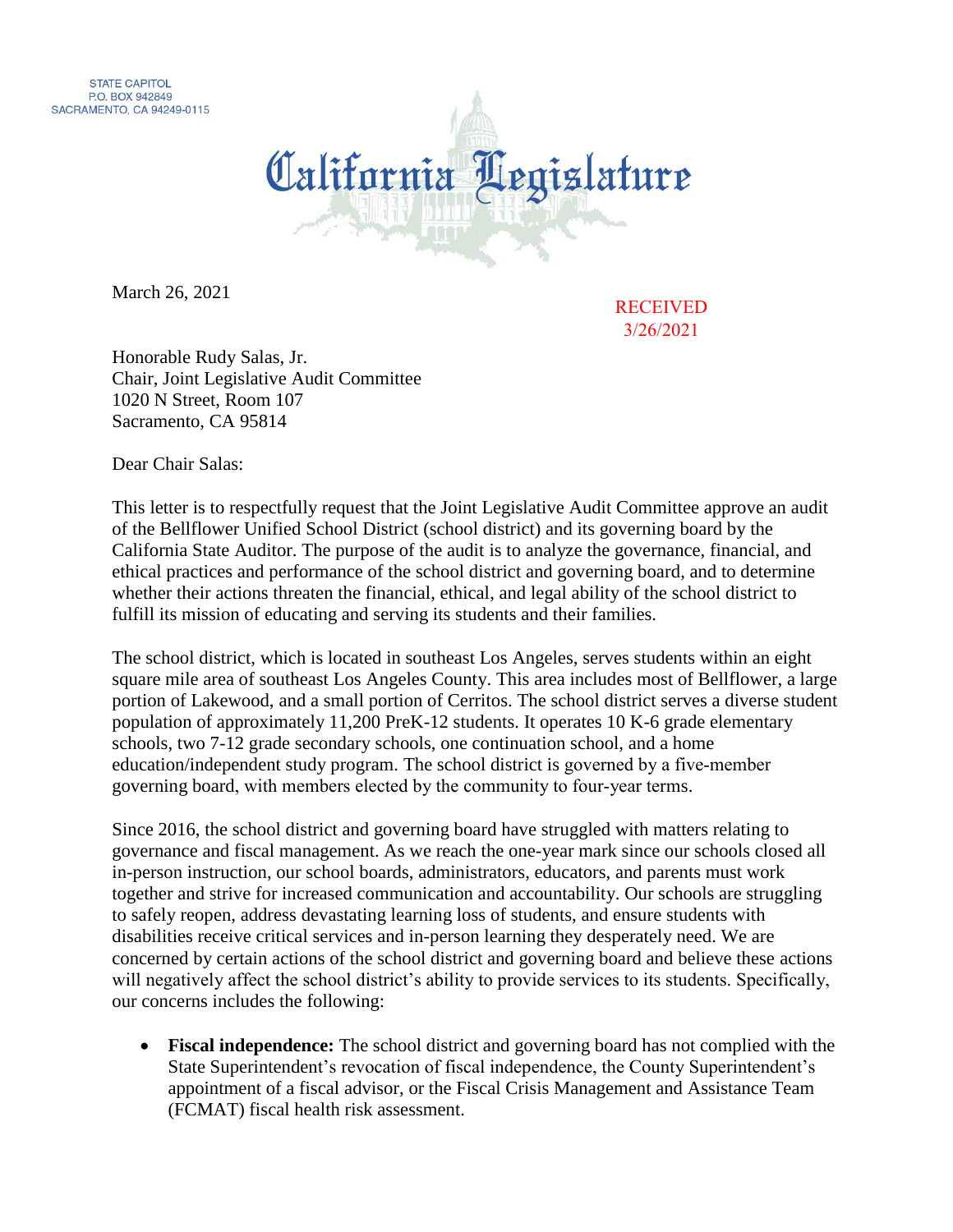Honorable Rudy Salas, Jr. March 26, 2021 Page 2

- **Lack of budget transparency**: Since 2017, the governing board has adopted budgets without public input or expenditure detail. From March 2020 to February 2021, for example, the governing board approved over \$90 million in expenditures on consent with no public discussion. The school district has received \$24 million in federal CARES funding but has not disclosed an expenditure plan. Multiple fiscal obligations relative to special education remain outstanding and vendors have reported late or nonpayment for services.
- Meal programs: Enrolled students were not provided free meals during the early stages of the pandemic and were instead referred to neighboring districts to obtain meals.
- **Public record requests**: The school district has not complied with multiple public records requests from the public.
- **Community engagement**: Prior to the pandemic, the governing board did not follow Brown Act reporting and public comment requirements. Since the pandemic, the governing board has not responded appropriately to requests for online meetings. This failure to provide parents the opportunity to participate remotely is a great concern.

The specific goal of this audit request is to assess how the actions outlined above have affected the school district's and governing board's ability to meet its fiduciary responsibilities and govern in a legal and ethical manner and to make recommendations as necessary as to whether further local or state action is needed. We respectfully request that the State Auditor perform a comprehensive review of the school district and governing board actions and activities over the last five years. Specifically, we would like the State Auditor's review to include the following:

- (1) Evaluate administrative, fiscal, and/or programmatic actions and activities of the school district and governing board and assess whether they were unethical, unlawful, improper, or wasteful.
- (2) Determine whether the school district Superintendent and/or designees have misrepresented or withheld from the governing board vital information that was necessary for proper governing or decision-making. Additionally, review internal communications and determine whether any school district employee was directed to engage in questionable, unethical, or illegal practices.
- (3) Review the school district's enrollment data, revenue, and expenditures and assess its fiscal health and risk of insolvency. Additionally, review the school district's expenditures, particularly for legal and consulting services and identify any unusual spending or potential misuse of funds. Furthermore, determine how the level of consulting and legal service expenditures compares to other school districts.
- (4) Review and assess the school district's plans for spending increased state and federal funds, including CARES Act funds. Determine whether the school district adequately obtained and considered parents and community input regarding how to spend these funds.
- (5) Determine whether the governing board has violated the Brown Act concerning notices to the public, community engagement, and/or the safe harbor provisions.